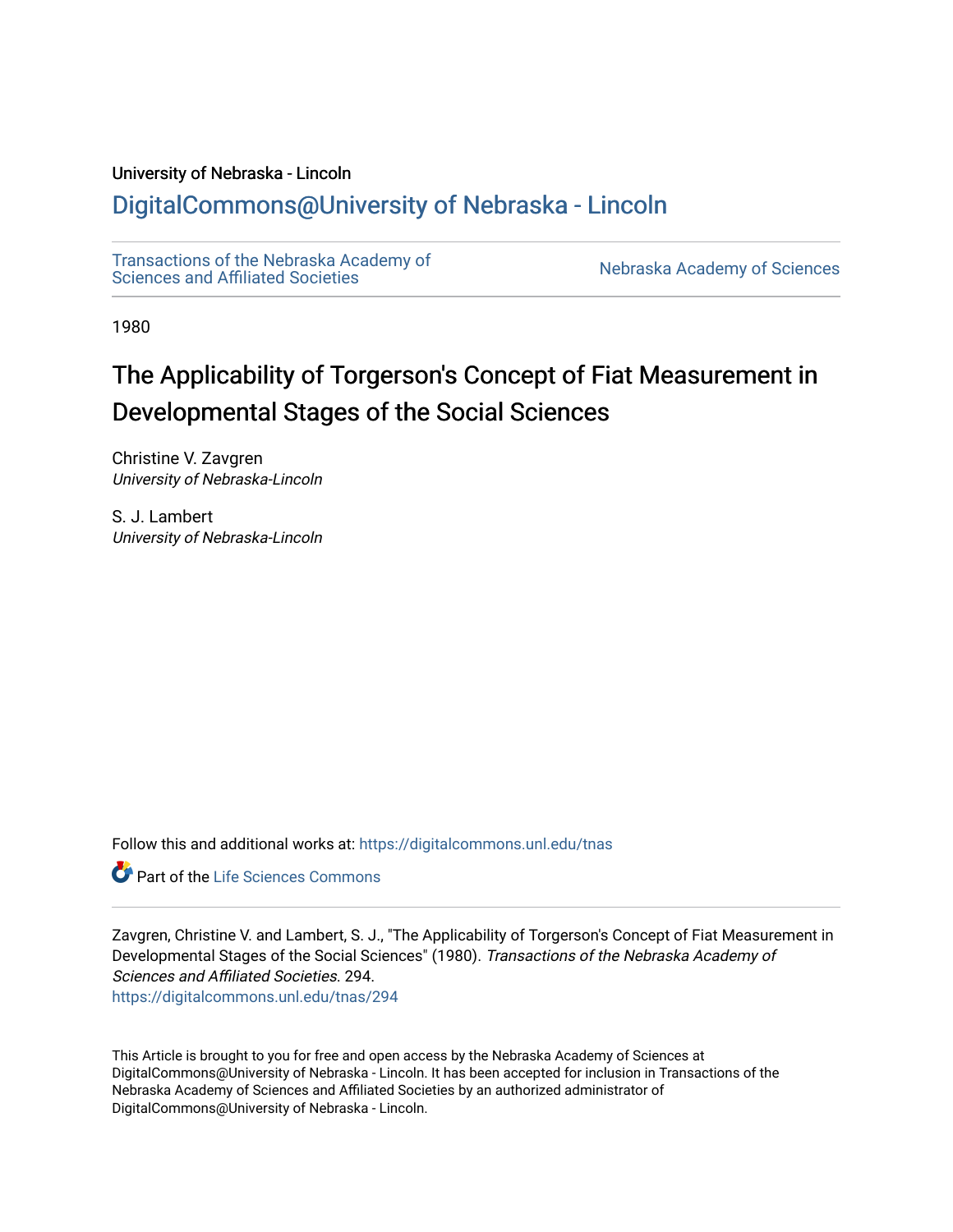# THE APPLICABILITY OF TORGERSON'S CONCEPT OF FIAT MEASUREMENT IN DEVELOPMENTAL STAGES OF THE SOCIAL SCIENCES

Christine V. Zavgren and S. J. Lambert

Department of Accounting  $U_{\text{C}}$  Department of Accounting  $\frac{1}{1}$  Nebraska 68588

The concept of "fiat measurement" is an alternative to fundaine concept of "flat measurement" is an alternative to fundamental and derived measurement. This concept is believed to be more descriptive of measurement in the social sciences, where in most cases theories as well-formed as those in the physical sciences do not exist. In fiat measurement an index or measurement of a concept is assumed to be representative of that concept. However, the representation between a measurement scale and the theoretical concept cannot be proven. Although fiat measurement is descriptive of much current work in social sciences, it is shown to be a problematic concept because of its arbitrariness, lack of foundation in theory, and non-confirmability. The nature of theories and the relations of measurement to scientific theories are discussed. The use of fiat measurement is related to a prescientific state of some of the social sciences. Before better forms of measurement can be used, considerable theoretical development is necessary in these sciences.

#### t t t

#### MEASUREMENT CLASSIFICATION SYSTEMS

The purpose of this paper is to investigate the nature of fine purpose of this paper is to investigate the nature of the increasurement and to characterize its place in scientific theories of developmental-stage disciplines. Two major measurement-classification systems will be briefly surveyed to determine the systems who be one fit is followed by the fit of the state of the state of the state of the state of the state of the state of the state of the state of the state of the state of the state of the state of the comme where that included the these theories in order to the general structure of the structure of the toconsideration of the general structure of theories in order to characterize fiat measurement more formally. Finally, several examples are given.

Two primary classification systems have been developed two primary classification systems have been developed to describe measurement. First, Campbell (1928) recognized two kinds of measurement: fundamental and derived. His system is descriptive of kinds of measurement used in the physical sciences, but it has often been extended to the social sciences. Campbell's system is based on whether or not a particular measure depends on any prior measurement.

Fundamental measurement depends on no prior measurement. Practical international depends on no prior intersuc-

value, numerosity, and mass are fundamentally measurable. ne, numerosity, and mass are rundamentally measurable. Derived measurement depends on the prior measurement of fundamental magnitudes and is descriptive of measures such as density and acceleration.

Campbell's classification system of measurement fits well Lampoen's classification system of measurement mis wen physical sciences. Whereas physical sciences such as physics and chemistry are well developed and have explicit structures, many of the social sciences do not. When Campbell's structure is extended in an attempt to describe social science measurement, problems arise with the disciplines which are in earlier stages of development, or which are "prescientific." In the social sciences there are few examples of fundamental or derived measurement. One objective of this paper is to discuss this paucity and to link it to the status of the development of social science theories.

A second major measurement-classification system was developed by Stevens (1959: 18-36), and specification system was developed by Stevens (1959:18-36), a social scientist. Stevens' system is based on the types of measurement scales which are used. He identified five scale types: nominal, ordinal, interval, ratio, and logarithmic interval scales. The basis of his system is the type of transformation that leaves the scale form invariant. It is Stevens' system which is usually used when social science measurement is discussed.

gence. Thus, a second objective is to analyze the theoretical 237 While Stevens' system is descriptive of the classificathe secret system is used prive of the classifica-<br> $\epsilon$  it does not shed shed shed shed tion of scalings used in the social sciences, it does not shed light on issues such as the meaning of measurement scales in relation to abstract theoretical concepts. Although Stevens' system will classify measurement scales according to their mathematical properties, it does not deal with the question of whether or not they are artificial constructs. That is, it will define an intelligence scale as being an interval scale, but not whether an intelligence test actually measures intelli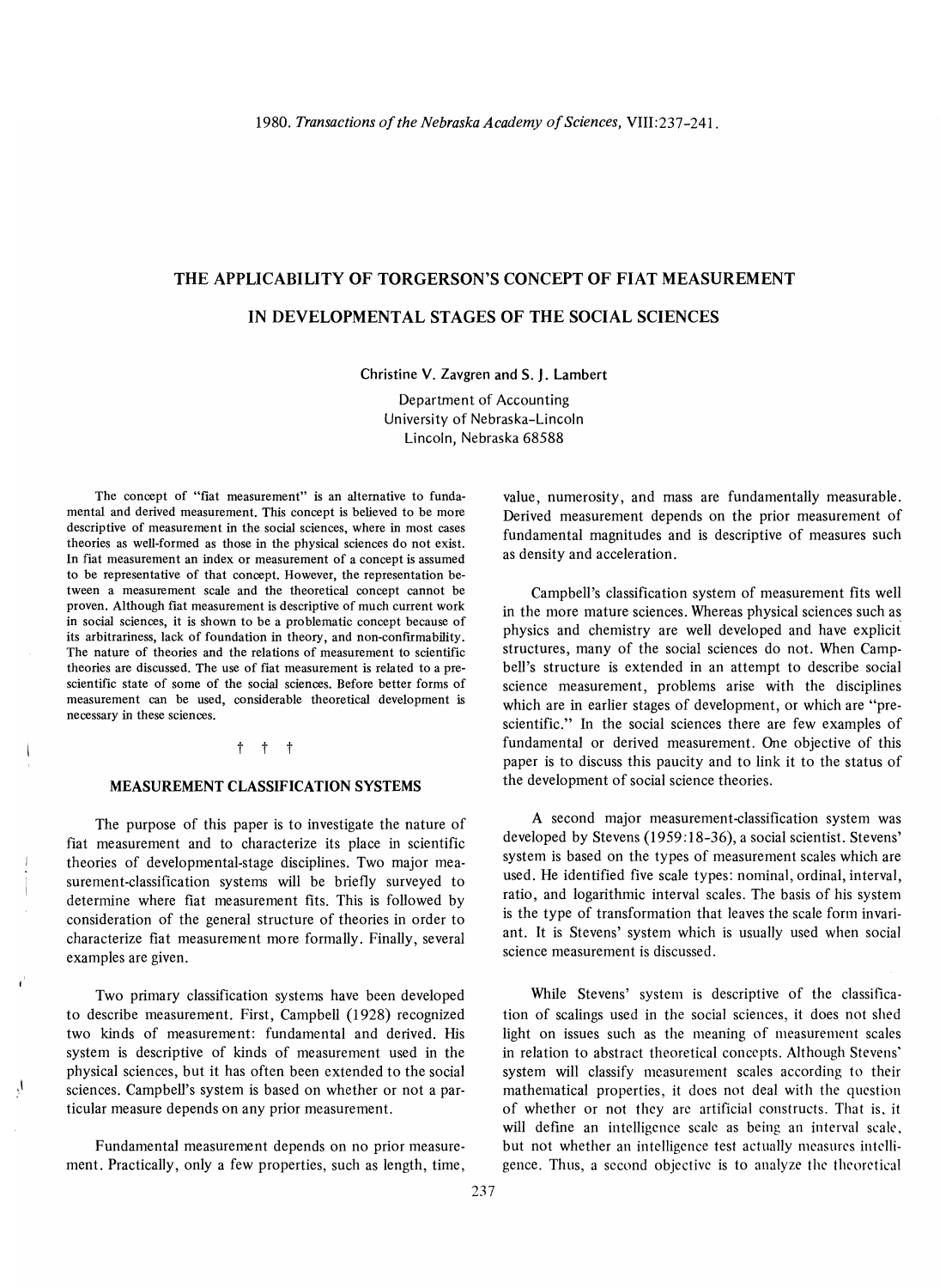importance of measurement scales and the properties which portance of 1

 $\mathbb{R}$  suggestions have been made by several authors for  $\mathbb{R}$ panding the measurement-classification systems in the systems of the systems, not contain the systems, notably  $\mu$ ung (1952), Ellis (1966), and Torgerson (1959). Their aims  $h_{\text{max}}$  (1992),  $h_{\text{max}}$  (1900), and Toigerson (1990). Then ann has been to establish the characteristics which are necessary to classify a scaling technique or numerical-assignment technique as measurement. With this in mind, Torgerson (1958: 21-24) added to Campbell's system a third kind of measurement, which he called *fiat measurement*. In fiat measurement, the associative relation between the property to be measured and one or more observable properties which serve as indices of one of more observable properties which serve as indices It is somewhat aroutamy defined. The measurement of the  $\frac{1}{1}$  is the Ellistic property. This is similar to Ellist (1966:56)  $\mu$ -observable property. This is similar to child  $(1900.90)$ concept of associative measurement, which he considered only to be possible if "there is an independently measurable quanthe possible in the c is an independently ineasurable quan $t$ ,  $\theta$ , associated with the quantity,  $p$ , to be measured, such that if things (under certain specified conditions) are arranged in the order of q, they are also arranged in the order of p." The arbitrary nature of the measurement emerges because, if the underlying concept is non-measurable, then the establishment of the correspondence between the ordering of the two properties is not factually demonstrable. This type of measureopernes is not ractually demonstrable. This type of ineasureent is represented by measures or intemgence, trunger, and social status. Although far from ideal, these types of measurements continue to find use in the social sciences because the underlying non-measurable properties have utility, and because none of the more preferable measures is yet possible.

# GENERAL STRUCTURE OF THEORIES AND MEASUREMENT

 $\mathbf{A}$  understanding of the essential place of measurement  $\mathbf{A}$ for the confirmation and prediction and prediction and prediction and prediction and prediction and the confirmation of the confirmation of the confirmation of the confirmation of the confirmation of the confirmation of th for the confirmation and predictive ability of theories holds promise of adding insight to problems of measurement in the social sciences. To this end, it is necessary to discuss the structure of scientific theories, and then to ascertain the nature of measurement in relation to theories.

A scientist examines a particular aspect of the world, or domain, and generally three objects of the world, or domain, with generally three objectives: to discover general regularities which explain the phenomena which he observes (general laws), to make predictions, and to control or influ-<br>ence the relevant domain in the environment. The objectives must proceed in order. To discover general regularities, the ust proceed in order. To discover general regularities, the  $\epsilon$  selected portion of the environment of the environment, science portion of the environment. These basic elements  $\epsilon$  in a medicinal terms, which through mudellon are stated. in axioms of the system. The axioms state the important relations between these elements. In the axiomatic-deductive  $m_{\rm s}$  between these biblions. In the axiomatic-deductive emod, mese basic elements and relationships form a matheof the domain. Mathematical or logical calculi are then applied' the domain, mathematical or logical calculi are then applied this basic model to deduce as complete a description of

This basic model is used, through deductive reasoning, to derive test and not the test and no model is used, in ought deductive reasoning, to  $m$  estable hypotheses, predictions, and hormative state. forms (especially in the case of the social selences). A wellformed theory must be logically consistent, its logical structure should not be redundant, and it should be complete in the sense that it must be possible to derive a statement describing all essential characteristics of the subject matter.  $A$ theory is not complete if it cannot provide sufficient predictions and explanations. As well as satisfying these three formal  $\sigma$  and explanations. As well as satisfying these three formal  $\mu$ generative must be tactual, or communable, risponses generated from the model should be testable, and these tests must indicate that they are not contrary to fact. To these the indicate that they are not contrary to fact. To these editional criteria of scientific theories, it is well to add a fifth  $\frac{1}{2}$  social social social social social social social social social social social social social social social social social social social social social social social social social social social social social social s  $\frac{1}{2}$  is the social usefulness. A social theory must be evaluated in terms of its usefulness in establishing policy or making decisions.

Theories which contain testable hypotheses are said to have empirical content. Example in the content is an to a theory of the content is added to a theory of the content is added to a theory of the content is added to a theory of the content is added to a theory of the conten have empirical content. Empirical content is added to a theory<br>by interpreting the formal structure in order to ascertain if the structure in the structure in order to ascertant in  $\sigma$  structure yields realistic propositions. Any formal structure ture which purports to describe the domain is a model, but a model only becomes a theory when empirical confirmation is added.

Figure 1 illustrates, in a simplified sense, the relationship between axiomatic theory and the domain of the relationship between axiomatic theory and the domain of the real world to which the theory applies.

The mathematical conclusions are hypotheses which, The inathermatical conclusions are hypotheses which, real interpreteu, must not contradict observations in the



 $F$ FIGURE 1. Scientific investigation (addition from Cooperation  $F$ Report F. Scientific investigned in the Thranel Company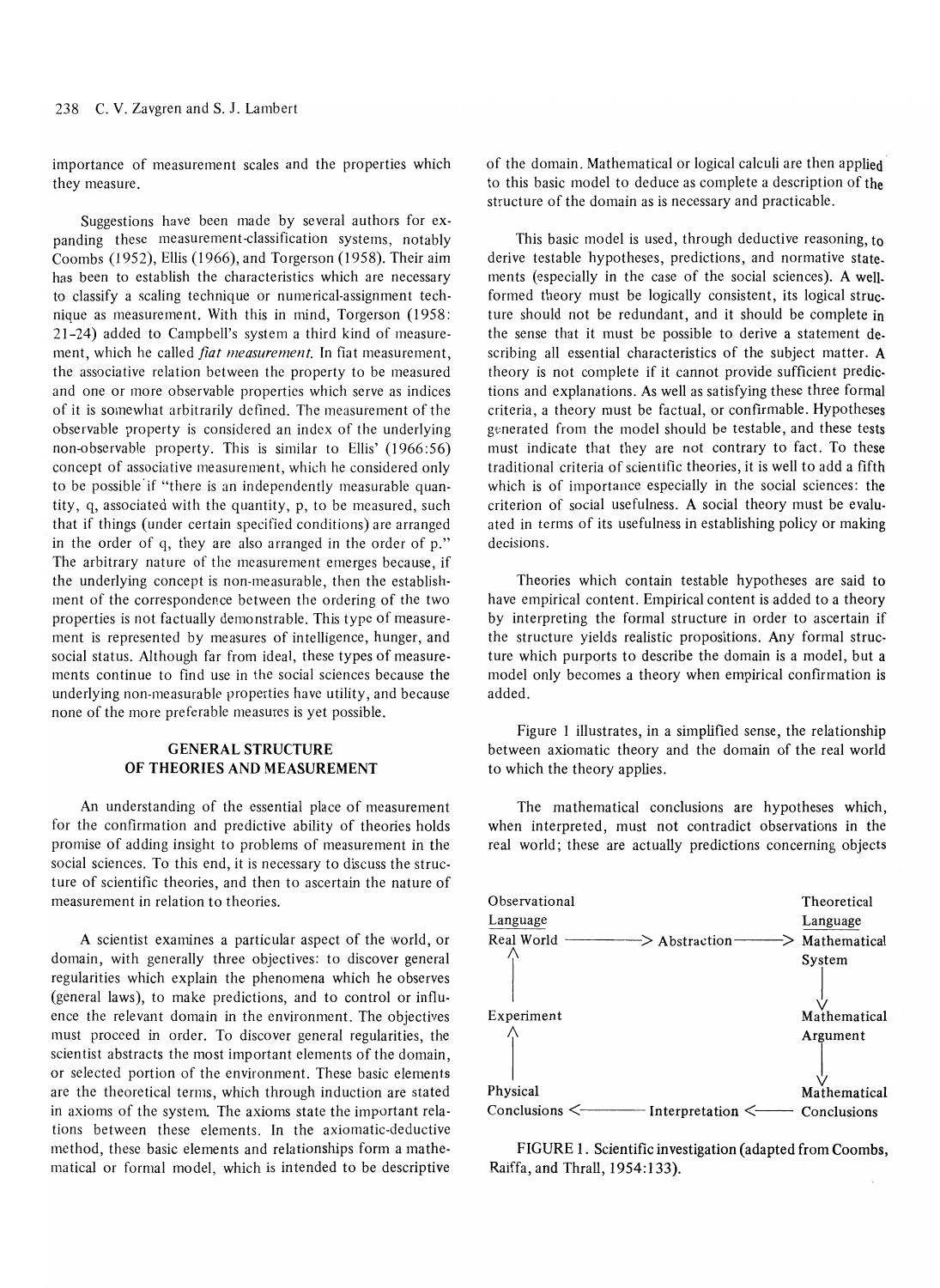and properties in the domain. A test of such a hypothesis amounts to matching the mathematical conclusions against punts to matering the mathematical conclusions against  $t_{\text{total}}$  correspondence is found, the theory is said for be confirmed. If none is found, the theory is not confirmed, and it is merely a formal structure without interpretation. Such a structure is useless in any discipline which needs useful predictions and general rules to apply the model in the control of the control of the control of the control of the control of the control of the control of the control of the control of the control of the control o situations.

Measurement theory relates to theory construction in measurement theory relates to theory construction in that measurement is the strongest form of correspondence.<br>Whereas in the tests of hypotheses with which we have been concerned correspondence between the real world world and the real world and the real world and the real world and the real world and the real world and the real world and the real world and the real world and the real wor structure correspondence between the tear world and the structure of the theory was needed, in measurement the corres-<br>respondence is an exact numerical one. Instead of the correspondence is an exact numerical one, instead of the corresmuence between theory and domain being quantative, the correspondence mirrors the ordering of events in the real world in a very strictly determined way.

### FIAT MEASUREMENT

Classification of a measurement as fiat measurement rather than a some higher form of measurement seems at the some higher seems at the measurement rather than as some higher form of measurement seems attributable to two potential problems within a theory which is not well-developed:

- 1. The nature of the relationships among the theory's to hattite of the relationships among the theorem
- 2. The nature of the relationship between the theory's to hattitude of the relationship between the theory's theoretical and observational terms may not be well-<br>established.

Several possible combinations of these relationships are several possible compilations of these relationships are shown in Figure 2. The solid arrow indicates a relationship that is well-established, and the wavy arrow indicates a fuzzy one. Terms which have been used to describe these are *consti*tutive significance and epistemic significance (Dumont and Wilson, 1970).

*Constitutive significance* refers to the nature of the relatonsmance significance telefis to the hattie of the telationships among the theoretical terms or Theoretical Vocabulary,  $V_T$ , of a theory and relates primarily to its explanatory power. This relationship can be relatively strong or weak. When strong, the theory's explanatory power is strong, with some of the assumptions of the theory having achieved the status of scientific laws. When relatively weak, the explanatory power of the theory is weak.

*Epistemic significance* refers to the nature of the relation- $\mu$  between  $\mu$  between  $\alpha$  or  $\alpha$  between  $\alpha$   $\alpha$   $\beta$   $\beta$ p between observable terms of Observational vocabulary,  $\mathcal{D}$ , and theoretical terms,  $\mathbf{v}_1$ , or a theory and relation primarily to its predictive power. This relationship can be well-<br>established (when representation is proved) or fuzzy, when it is arbitrarily assigned.

As Figure 2 shows, a theory in a mature science has both epistemic and constitutive significance. The logical relations between the theoretical terms are well-established, and the correspondence rules between theoretical and observational terms are empirically justified. The mapping representation in this are empirically justified. The mapping representation in  $\mathcal{L}_{\text{max}}$  $\epsilon$  in assurement runction has been empiricany vermed, in those conce classifica as icss wen-accepted, chiler constitutive of we extend the pre-setablished. In a pre-setablished. In a pre-setablished. In a pre-setablished sig- $\frac{1}{2}$  is conceived. The pre-selection discipline, the epistemic sigbetween the vaguely concerved. That is, the relations between theoretical terms or between theoretical and observational terms may be approximately known, but not exactly  $m_{\text{min}}$  well-defined. If  $m_{\text{min}}$  is absolute is absolute in a significance is absolute in a significance is absolute in a significance in a significance in a significance in a significance in a significance in a signi  $t_0$  theoretical terms to explanation and problem is not the contribution is not predicted. tion of theoretical terms to explanation and prediction is not empirically verified. Progression from a pre-scientific discipline to a mature science involves improving the status of terms and relations through logical analysis and empirical verification.

Several hypothetical examples of social science measure- $\sigma$  several information examples of social science in easilyche also shown in Figure 2. The measurement of depre-<br> $\frac{1}{2}$  $\frac{1}{2}$  income  $\frac{1}{2}$  a case in which a given meonic concept (such as economic income) leads to a well-defined depreciation concept (such as economic depreciation). However, economic depreciation is not in many cases an operational concept. Thus, although the relation between the theoretical terms and the prough the ferance occurrent ine incordinal terms and the separation cannot be exactly be established.

In measuring intelligence, problem-solving ability and in measuring meengenee, propertiesorying ability and vocabulary, as well as other properties, might be assumed to be related to intelligence, but this cannot be proven. However, the mapping function between problem-solving ability and the c mapping function octwoch problem-solving ability and the tem the term and the theoretical term and the property term and the property term and the property term and the property of  $\frac{1}{2}$ is not well-established, whereas the mapping representation is not wellnot well-established.

 $\mathbf{I}$  the pre-scientific measurement of social status shown in status shown in social status shown in status shown in status shown in status shown in status shown in status shown in status shown in status shown in stat  $\frac{1}{2}$  in the pre-scientific measurement of social status shown in Figure 2, it can be seen that both types of relationships are weak. Social status is assumed to be somewhat related to upward mobility, which in turn, is assumed to be related to salary. However, these relationships cannot be substantiated beyond statistical tests of significance.

## **CONCLUSIONS**

 $\mathbf{S}$  such that measurement which employ fields which employ fields which employ fields  $\mathbf{S}$  $\alpha$  social science theories which employ hat measurement are useful since they provide a more formal way of looking at phenomena: they provide at least a starting point for developing a science. Fiat measurements certainly are not as desirable as fundamental and derived ones because of the lack of verification of relationships between indices and theoretical concepts. Fiat measurement leads to the danger of scientific relativism, because factual truth cannot be verified.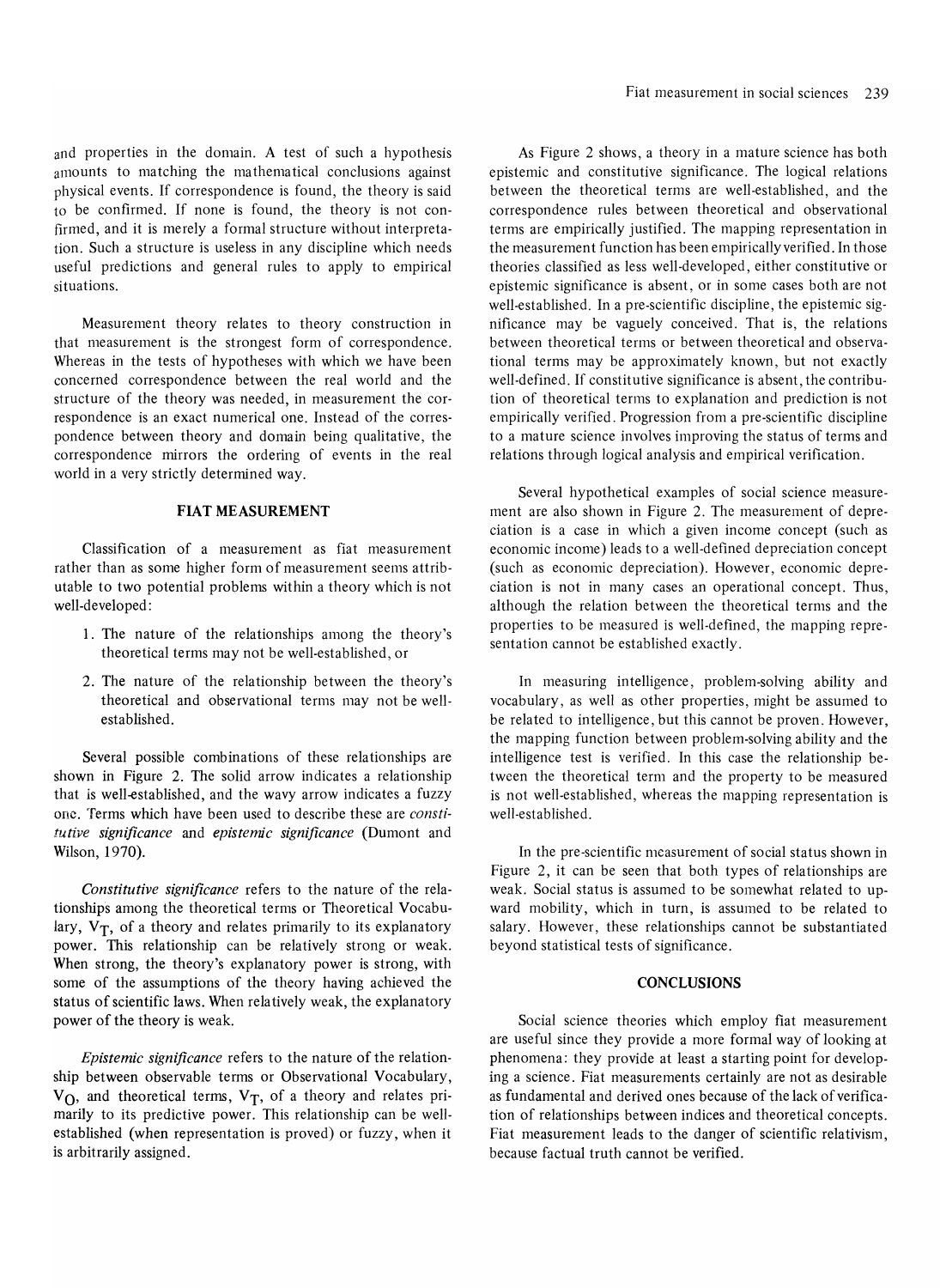

FIGURE 2. Measurement and the development of sciences. ( $V_T$  = Theoretical Vocabulary;  $V_O$  = Observational Vocabulary.)

Fiat measurement is, however, descriptive of measurement Fiat in easurement is, nowever, descriptive of measurement as it is performed in many of the social sciences. Fiat measurements do provide refinement of knowledge which can lead to a clarification of epistemic and constitutive significance. When this clarification proceeds to the point that the science has both epistemic and constitutive significance, the discipline has evolved into a mature science. Then measurement in the classical sense is possible.

 $J_{\rm D} = (1938.345)$  quoted Charles Peirce's expressed Charles Peirce's expressed Charles Peirce's expressed Charles Peirce's expression of the Charles Peirce's expression of the Charles Peirce's expression of the Charles  $\frac{1}{2}$ sion of a similar idea of an absolute of an absolute of an absolute of an absolute of an absolute of an absolute of an absolute of an absolute of an absolute of an absolute of an absolute of an absolute of an abs sion of a similar idea: "Truth is that concordance of an abstract statement with the ideal limit towards which endless inquiry would tend to bring scientific belief."

## REFERENCES

Campbell, N. R. 1928. *An account of the principles of mea-*

*surement and calculation.* London, Longmans, Green and rement and calculation. L

- Coombs, C. H. 1952. A theory of psychological scaling. *Engineering Research Bulletin Bulletin No. 34. Ann Arbor, Michigan, Michigan, Michigan, Michigan, Michigan, Michigan, Michigan, Michigan, Michigan, Michigan, Michigan, Michigan, Michigan, Michigan, Michigan, Michigan, Michi* gineering Research Bulletin No. 34. Ann Arbor, Michigan, Engineering Research Institute, University of Michigan:<br>94p.
- $\overline{H}$ , Raiffa, and R. M. M. M. M. Some views on  $\overline{H}$ mathematical models and measurement theory. **Property** and measurement theory. **Property** theory. **Property** theory. mathematical models and measurement theory. *Psy-chological Review*, 61:132-144.
- Dewey, J. 1938. *Logic: the theory of inquiry.* New York,  $\frac{1}{5}$ ,  $\frac{1}{5}$ ,  $\frac{1}{5}$ ,  $\frac{1}{5}$ ,  $\frac{1}{5}$ ,  $\frac{1}{5}$ ,  $\frac{1}{5}$
- $\mathbb{R}^n$   $\mathbb{R}^n$   $\mathbb{R}^n$   $\mathbb{R}^n$   $\mathbb{R}^n$   $\mathbb{R}^n$   $\mathbb{R}^n$   $\mathbb{R}^n$  $\mu$ ,  $\alpha$ ,  $\alpha$ , and  $\alpha$ ,  $\alpha$ ,  $\alpha$  mison,  $1970$ . Aspects of concept for